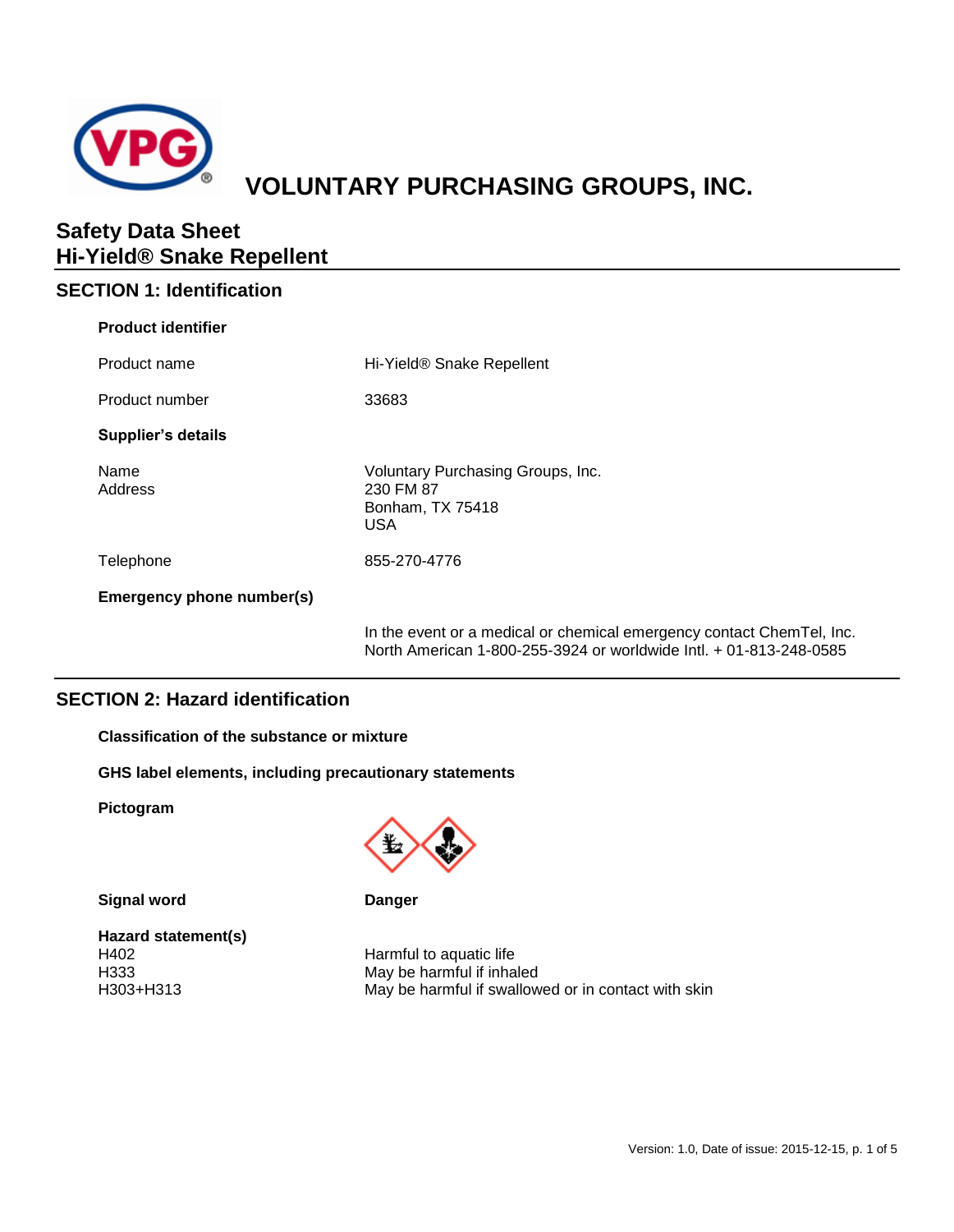## **SECTION 3: Composition/information on ingredients**

## **Substances**

| <b>Hazardous components</b>    |                      |
|--------------------------------|----------------------|
| <b>Component</b>               | <b>Concentration</b> |
| Sulfur (CAS no.: 7704-34-9)    | $10 - 20 \%$         |
| <b>VPG Snake Repellent Oil</b> | 10%                  |

## **SECTION 4: First-aid measures**

| Description of necessary first-aid measures            |                                                                                                                                                                                                                                                                                                                                                                                                                                                                                                                            |  |
|--------------------------------------------------------|----------------------------------------------------------------------------------------------------------------------------------------------------------------------------------------------------------------------------------------------------------------------------------------------------------------------------------------------------------------------------------------------------------------------------------------------------------------------------------------------------------------------------|--|
| General advice                                         | Call a poison control center or doctor for treatment advice. Have the Safety<br>Data Sheet, and if available, the product container or label with you when<br>calling a poison control center or doctor, or going for treatment. Never give<br>fluids or induce vomiting if a patient is unconscious or convulsing regardless<br>of cause of injury. If breathing difficulties occur, seek medical attention<br>immediately.                                                                                               |  |
| If inhaled                                             | Move person to fresh air. If person is not breathing, give artificial respiration,<br>preferably mouth-to-mouth.<br>If breathing is difficult, give oxygen. Call a poison control center or doctor for<br>treatment advice.<br>Dust may aggravate Asthma or other respiratory conditions.                                                                                                                                                                                                                                  |  |
| In case of skin contact                                | Wash skin with soap and plenty of water for 15 to 20 minutes.<br>Call a poison control center or doctor for treatment advice.                                                                                                                                                                                                                                                                                                                                                                                              |  |
| In case of eye contact                                 | Hold eyes open and rinse slowly and gently with water for 15 to 20 minutes.<br>Remove contact lenses, if present, after the first 5 minutes, then continue<br>rinsing eyes.<br>Call a poison control center or doctor for treatment advice.<br>Sulfur is an irritant.                                                                                                                                                                                                                                                      |  |
| If swallowed                                           | Do not induce vomiting.<br>Never give anything by mouth to an unconscious person.<br>Call a poison control center or doctor for treatment advice.<br>Ingesting large amounts may cause nausea and vomiting.                                                                                                                                                                                                                                                                                                                |  |
| Personal protective equipment for first-aid responders | Respiratory Protection: NIOSH/MSHA approved for protection against toxic<br>dusts containing quartz.<br>Ventilation: General or local exhaust to maintain employee exposure below<br>the TLV/PEL.<br>Protective Gloves: PVC or Neoprene.<br>Eye Protection: Safety glasses or goggles (ANSI Z87.1 1979)<br>Other Protective Clothing or Equipment: Apron, boots, long sleeved shirt and<br>full-length pants may be worn when<br>necessary to prevent skin contact.<br>Eye wash and shower facilities should be available. |  |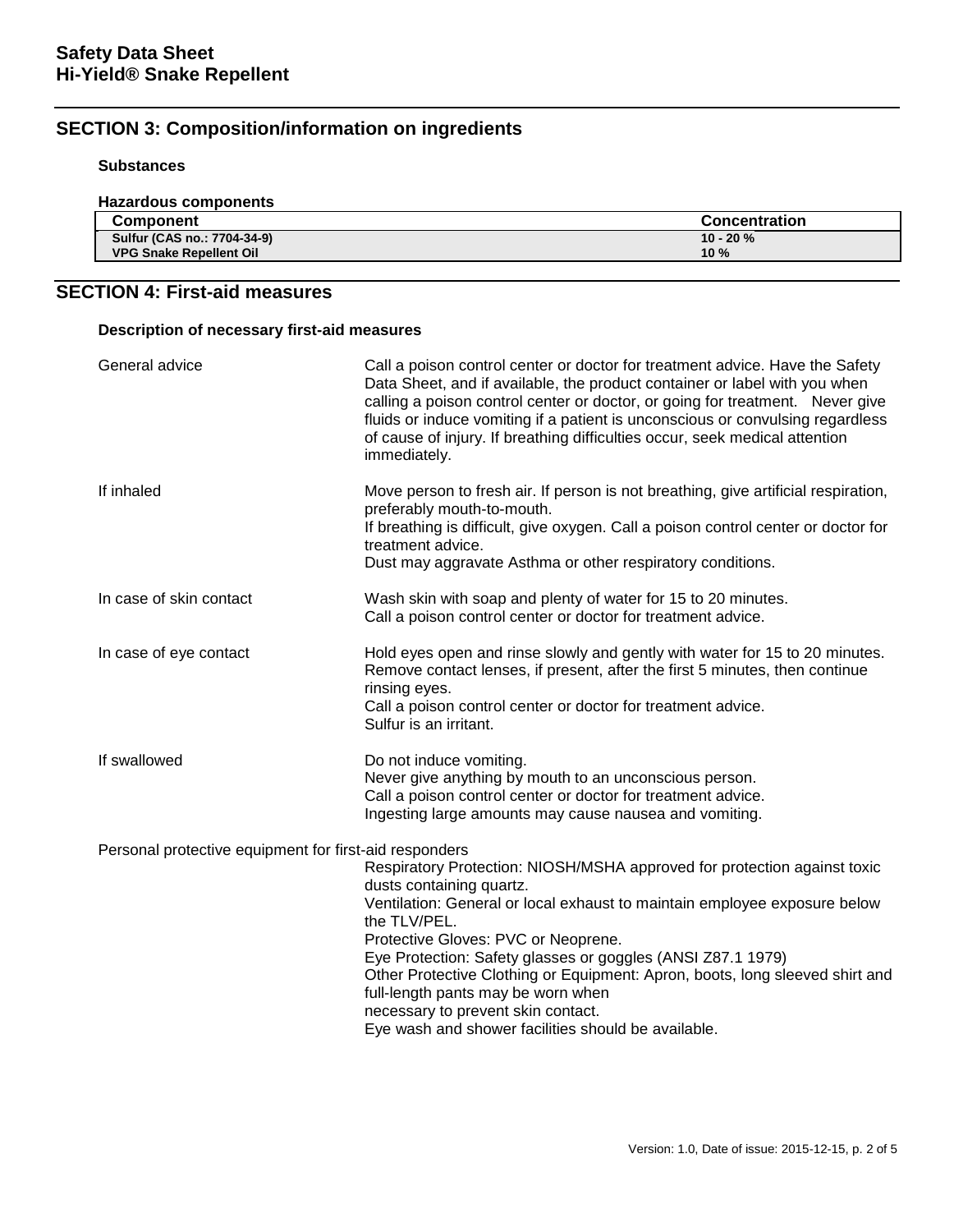### **Most important symptoms/effects, acute and delayed**

PRECAUTIONS: Individuals with known allergies to sulfur may have a reaction.

## **SECTION 5: Fire-fighting measures**

#### **Suitable extinguishing media**

SMALL FIRES: Carbon Dioxide, dry chemical. LARGE FIRES: Water fog, spray or foam. Do not use direct water stream. Backpacks and protective gear recommended. Die runoff, avoid use of water to reduce contamination hazard.

### **Specific hazards arising from the chemical**

May burn upon exposure to flame.

#### **Special protective actions for fire-fighters**

Keep out of smoke. Fight fire from upwind position.

## **SECTION 6: Accidental release measures**

**Personal precautions, protective equipment and emergency procedures** Avoid contact with spilled material.

### **Methods and materials for containment and cleaning up**

Sweep up (or other effective method). May mist with water to avoid dust formation. Wrap empty container and place in trash. May be buried in an approved landfill.

## **SECTION 7: Handling and storage**

#### **Precautions for safe handling**

Store in a cool, dry place separate from feed, food stock or potable water. Keep out of reach of children. Store in original container fastened or secured closed.

#### **Conditions for safe storage, including any incompatibilities**

Avoid contact with eyes, skin, or clothing. Avoid breathing dust. Practice good hygiene. Wash thoroughly after handling. Handle open container in a manner to prevent unintentional spillage. Do not allow material to enter streams, sewers or other waterways.

## **SECTION 8: Exposure controls/personal protection**

#### **Appropriate engineering controls**

Local or general exhaust to maintain exposure below TLV/PEL. Safety shower and eyewash fountain should be within direct access.

#### **Individual protection measures, such as personal protective equipment (PPE)**

### **Eye/face protection**

Safety glasses or face shield.

#### **Skin protection**

PVC or Neoprene gloves

#### **Body protection**

Wear long-sleeved shirt and long pants and shoes with socks.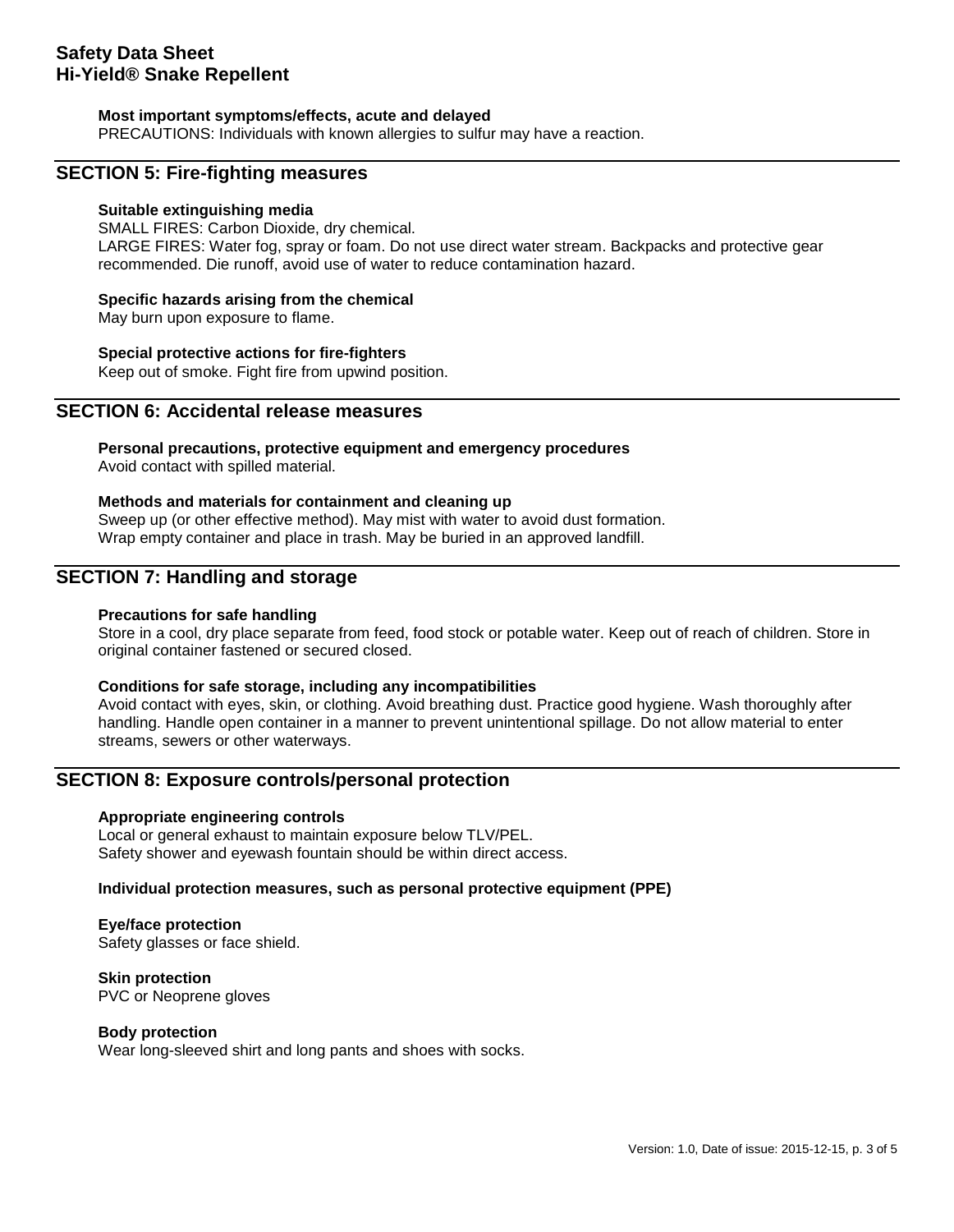### **Respiratory protection**

Stay up wind of product when applying.

## **SECTION 9: Physical and chemical properties**

#### **Information on basic physical and chemical properties**

Appearance/form **Grayish** to tan dust Flash point Solubility(ies) and the soluble soluble insoluble soluble insoluble

Odor Pleasant cinnamon-cedar scent Flammability (solid, gas) May burn upon exposure to flame

## **Other safety information**

DENSITY: 39 to 44 lbs. cu/ft.

## **SECTION 10: Stability and reactivity**

**Chemical stability** Stable

## **Conditions to avoid**

Exposure to extreme heat or open flame

## **SECTION 11: Toxicological information**

## **Information on toxicological effects**

#### **Acute toxicity**

Medical Conditions Generally Aggravated by Exposure: Disorders of respiratory system, dermatitis or other skin disorders.

## **Skin corrosion/irritation**

Skin contact may result in local irritation.

## **Serious eye damage/irritation**

Eye contact may result in local irritation.

## **Respiratory or skin sensitization**

Ingestion of large quantities may cause symptoms of non-specific irritation of the gastrointestinal tract; nausea, vomiting, cramps, and diarrhea. Inhalation of high concentrations may result in upper respiratory tract irritation. Inhalation of dust may permanently damage the lungs and result in the development of pneumoconiosis, silicosis, or other respiratory disorders.

## **SECTION 12: Ecological information**

#### **Toxicity**

Components of this product are toxic to aquatic life. Dispose of in accordance with Federal, State, and local regulations.